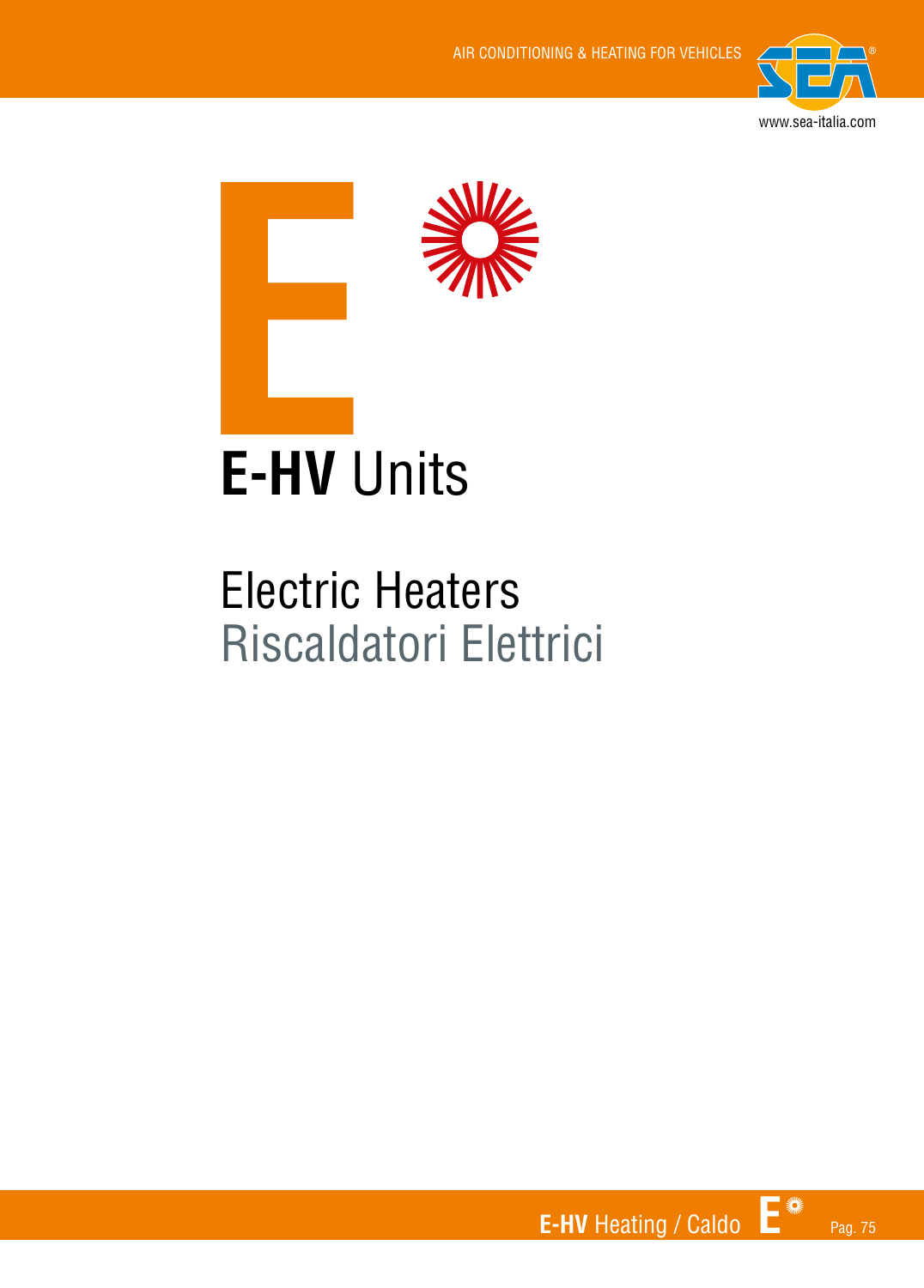## **E-HV** Units



# **GARDELA**

Electric Heater Unit Riscaldatore Elettrico



#### Position in the cabin Posizione in cabina

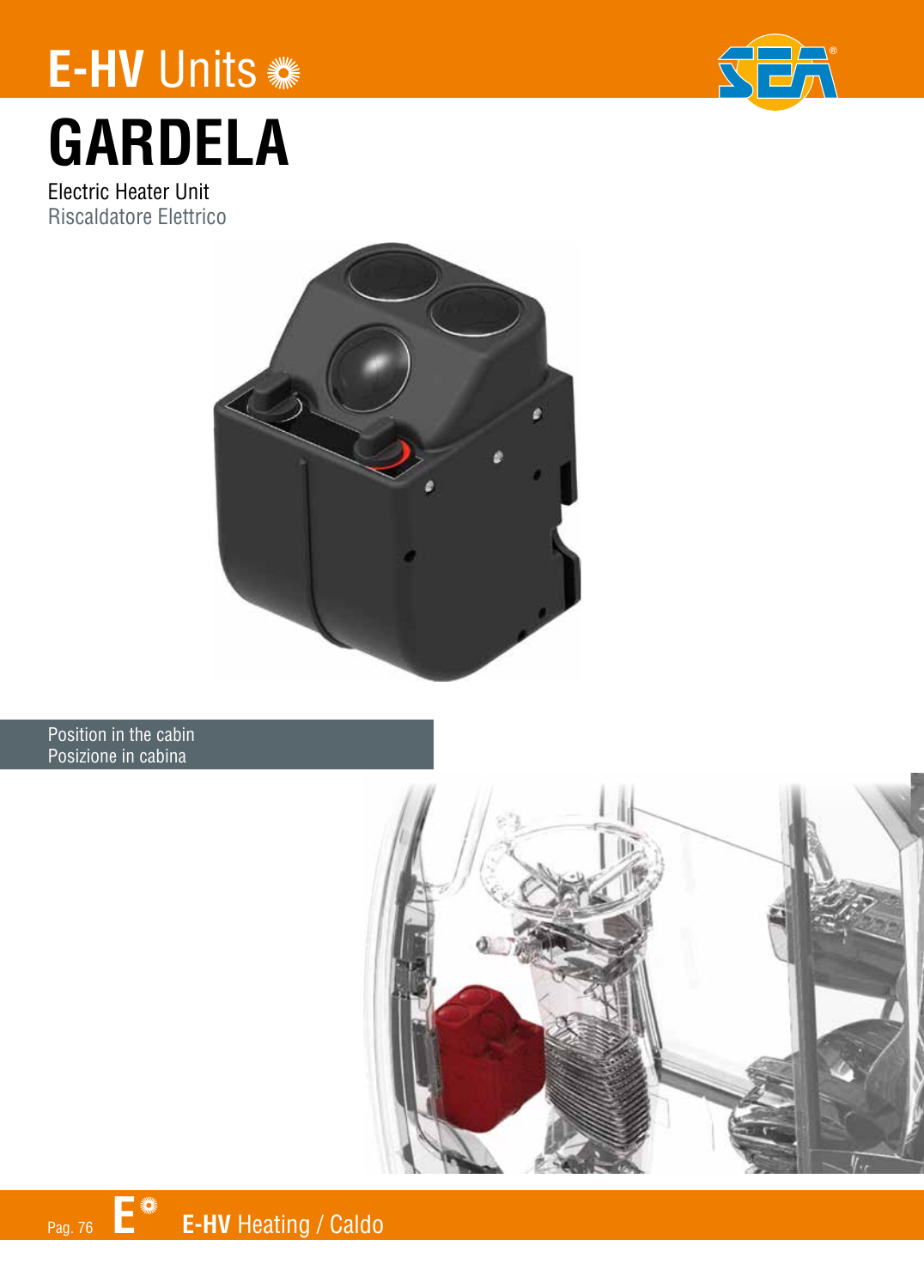



#### **GARDELA** Electric Heater / Riscaldatore Elettrico

| <b>E-HV</b><br><b>WE</b> Heating / Caldo |                             |                   |                         |                             |                |                      |  |
|------------------------------------------|-----------------------------|-------------------|-------------------------|-----------------------------|----------------|----------------------|--|
| Part.<br>Codice                          | Ventilation<br>Ventilazione | Power<br>Tensione | Heater<br>Riscaldamento | Air $m^3/h$<br>Aria $m^3/h$ | Weight<br>Peso | Case<br>Rivestimento |  |
| A0CC28FS-12V12V                          | 12 V                        | 12V               | 1400 W                  | 210                         | 2.8 kg         | <b>Plastic ABS</b>   |  |
| A0CC28ES-12V36V                          | 12V                         | 36 V              | 1400 W                  | 210                         | $2.8$ kg       | <b>Plastic ABS</b>   |  |
| A0CC28ES-12V48V                          | 12V                         | 48 V              | 1400 W                  | 210                         | 2.8 kg         | <b>Plastic ABS</b>   |  |
| A0CC28ES-12V80V                          | 12 V                        | 80 V              | 1400 W                  | 210                         | 2.8 ka         | <b>Plastic ABS</b>   |  |
| A0CC28ES-12V96V                          | 12V                         | 96 V              | 1400 W                  | 210                         | 2.8 kg         | <b>Plastic ABS</b>   |  |
| A0CC28ES-12V120V                         | 12V                         | 120 V             | 1400 W                  | 210                         | $2.8$ kg       | <b>Plastic ABS</b>   |  |
| A0CC28ES-24V24V                          | 24 V                        | 24 V              | 1400 W                  | 210                         | 2.8 ka         | <b>Plastic ABS</b>   |  |
| A0CC28ES-24V48V                          | 24 V                        | 48 V              | 1400 W                  | 210                         | $2.8$ kg       | <b>Plastic ABS</b>   |  |
| A0CC28ES-24V80V                          | 24 V                        | 80 V              | 1400 W                  | 210                         | $2.8$ kg       | <b>Plastic ABS</b>   |  |
| A0CC28ES-24V120V                         | 24 V                        | 120 V             | 1400W                   | 210                         | 2.8 kg         | <b>Plastic ABS</b>   |  |

### E-HV Heating / Caldo  $E^*$ <sub>Pag. 77</sub>

Data, descriptions and images are not binding, hence SEA srl reserves the right to alter part or all of them at any time with no notice<br>I dati e le immagini sono puramente indicativi, pertanto SEA srl si riserva il diritto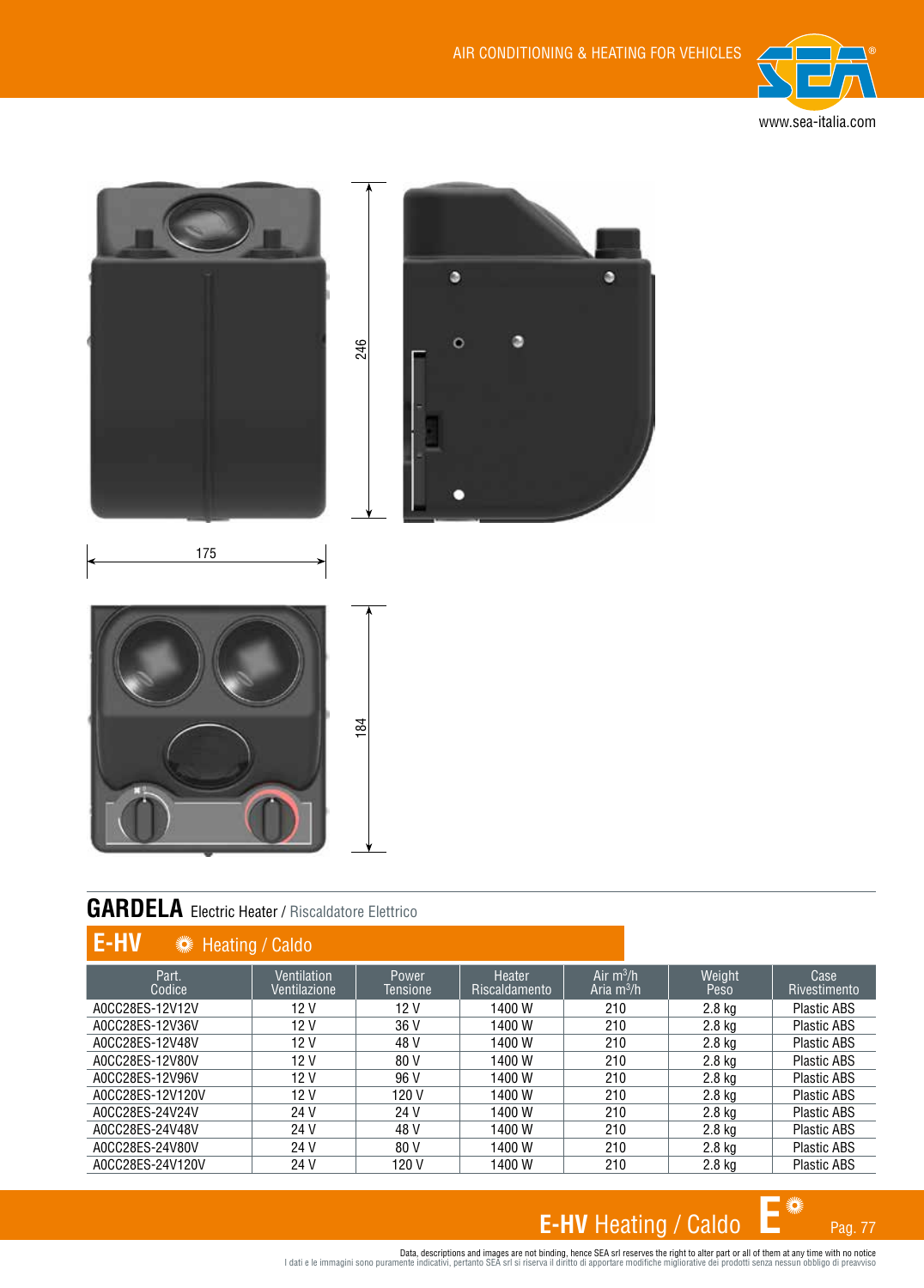## **E-HV** Units

## **SEA**

# **NIBIERA**

Electric Heater Unit Riscaldatore Elettrico



#### Position in the cabin Posizione in cabina

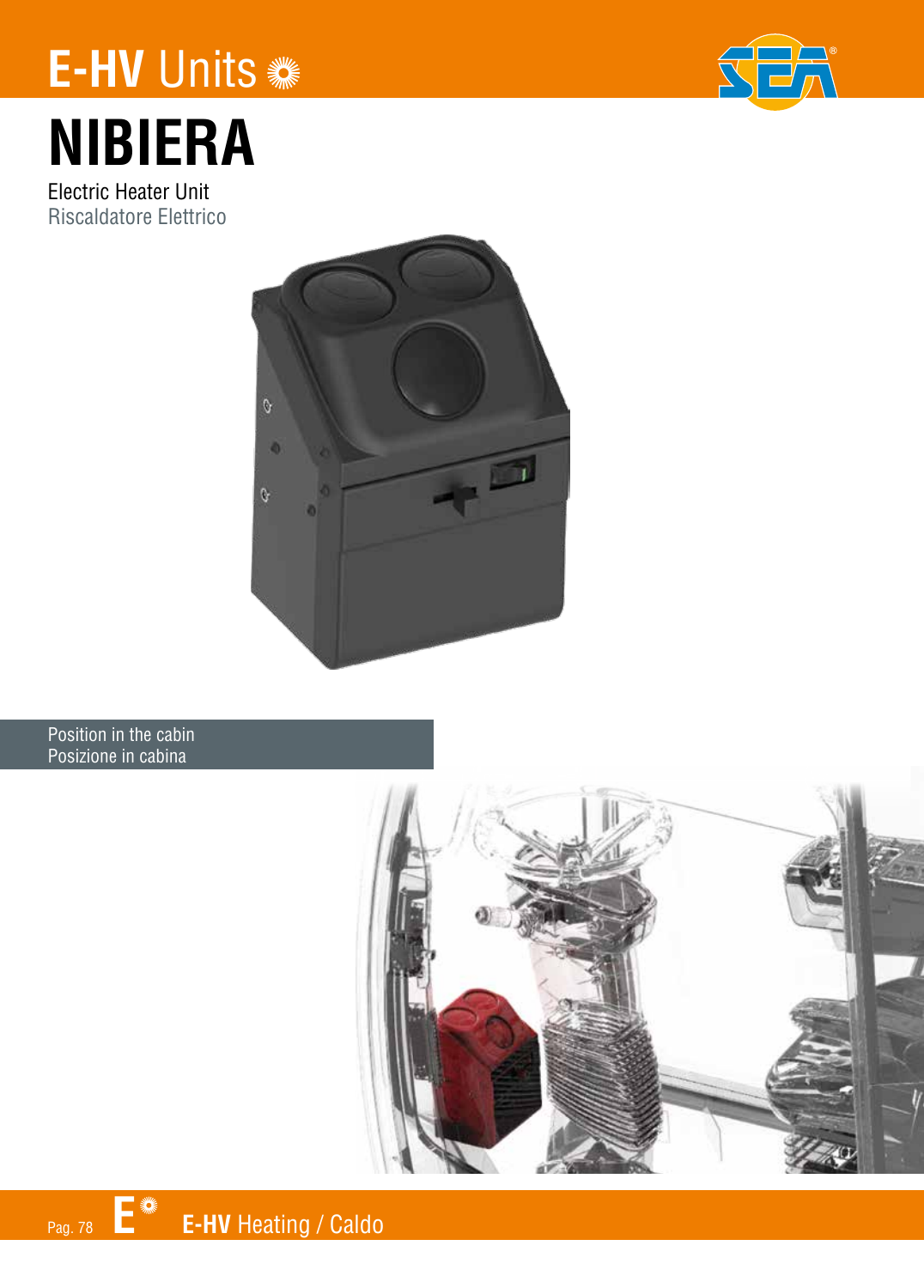



#### **NIBIERA** Electric Heater / Riscaldatore Elettrico

| <b>E-HV</b><br><sup>I</sup> <i>W</i> Heating / Caldo |                                    |                          |                                |                             |                |                      |  |
|------------------------------------------------------|------------------------------------|--------------------------|--------------------------------|-----------------------------|----------------|----------------------|--|
| Part.<br>Codice                                      | <b>Ventilation</b><br>Ventilazione | <b>Power</b><br>Tensione | Heater<br><b>Riscaldamento</b> | Air $m^3/h$<br>Aria $m^3/h$ | Weight<br>Peso | Case<br>Rivestimento |  |
| A0CC26ES-12V12V                                      | 12V                                | 12V                      | 1200 W                         | 450                         | $2.8$ kg       | <b>Plastic ABS</b>   |  |
| A0CC26ES-12V36V                                      | 12V                                | 36 V                     | 1200 W                         | 450                         | $2.8$ kg       | <b>Plastic ABS</b>   |  |
| A0CC26ES-12V48V                                      | 12V                                | 48 V                     | 1200 W                         | 450                         | 2.8 kg         | <b>Plastic ABS</b>   |  |
| A0CC26ES-12V80V                                      | 12V                                | 80 V                     | 1200 W                         | 450                         | $2.8$ kg       | <b>Plastic ABS</b>   |  |
| A0CC26ES-12V96V                                      | 12V                                | 96 V                     | 1200 W                         | 450                         | $2.8$ kg       | <b>Plastic ABS</b>   |  |
| A0CC26ES-12V120V                                     | 12V                                | 120 V                    | 1200 W                         | 450                         | 2.8 kg         | <b>Plastic ABS</b>   |  |
| A0CC26FS-24V24V                                      | 24 V                               | 24 V                     | 1200 W                         | 450                         | 2.8 kg         | <b>Plastic ABS</b>   |  |
| A0CC26ES-24V48V                                      | 24 V                               | 48 V                     | 1200 W                         | 450                         | $2.8$ kg       | <b>Plastic ABS</b>   |  |
| A0CC26ES-24V80V                                      | 24 V                               | 80 V                     | 1200 W                         | 450                         | 2.8 kg         | <b>Plastic ABS</b>   |  |
| A0CC26ES-24V120V                                     | 24 V                               | 120 V                    | 1200 W                         | 450                         | 2.8 kg         | <b>Plastic ABS</b>   |  |

### **E-HV** Heating / Caldo  $\mathbf{E}^*$  Pag. 79

Data, descriptions and images are not binding, hence SEA srl reserves the right to alter part or all of them at any time with no notice<br>I dati e le immagini sono puramente indicativi, pertanto SEA srl si riserva il diritto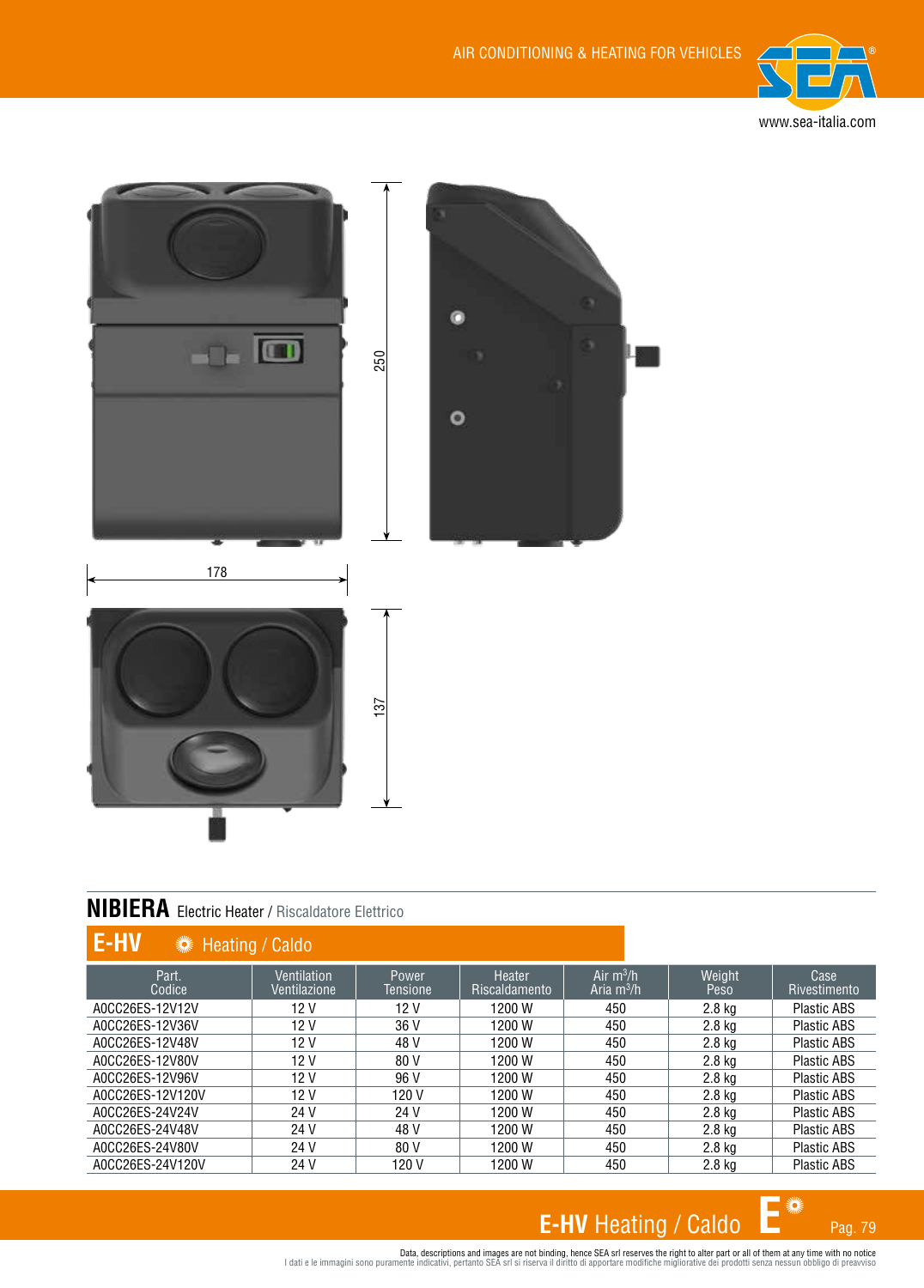## **E-HV** Units



# **NIBION**

Electric Heater Unit Riscaldatore Elettrico



#### Position in the cabin Posizione in cabina

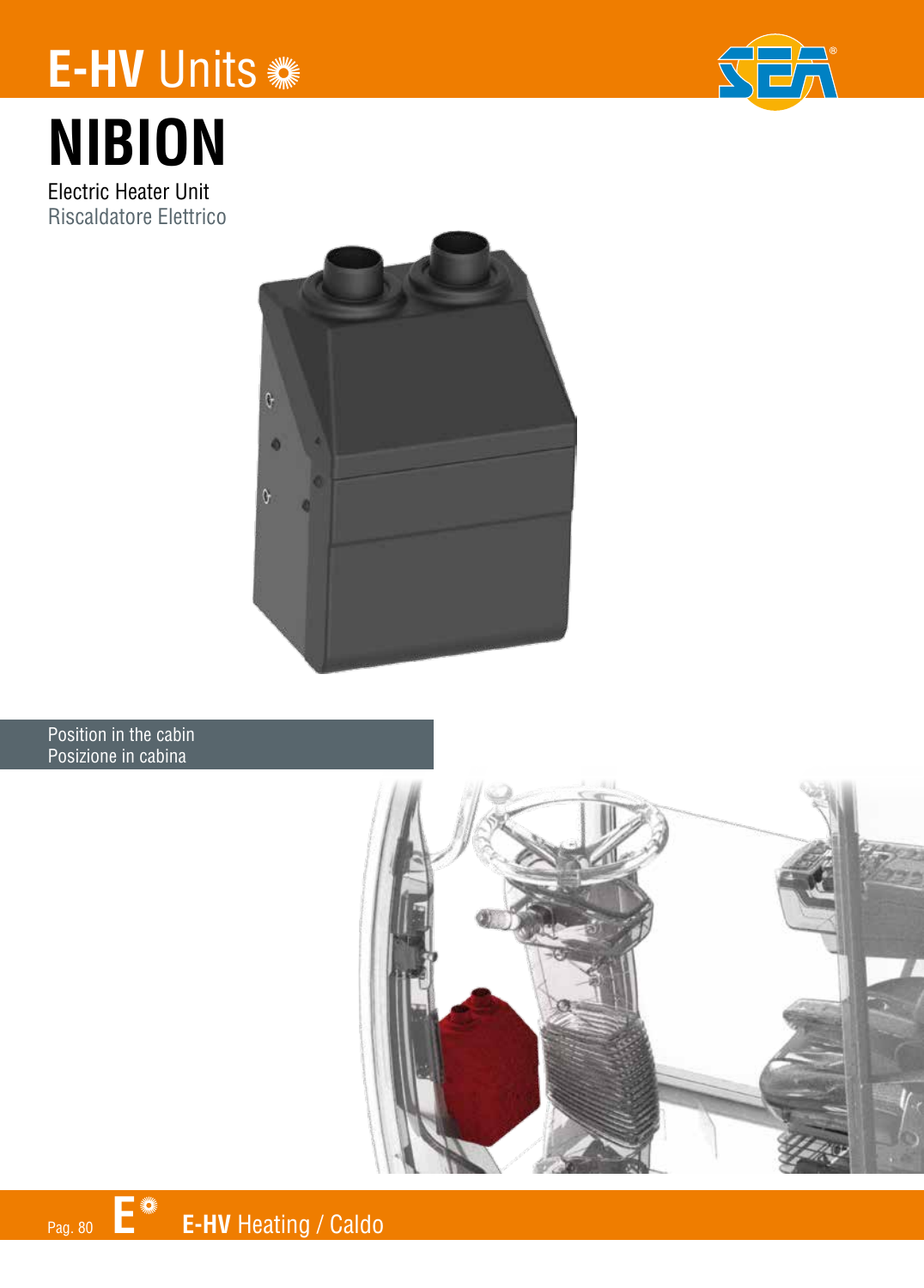



#### **NIBION** Electric Heater / Riscaldatore Elettrico

| E-HV<br><sup>I</sup> <i>W</i> Heating / Caldo |                             |                   |                                |                             |                |                      |
|-----------------------------------------------|-----------------------------|-------------------|--------------------------------|-----------------------------|----------------|----------------------|
| Part.<br>Codice                               | Ventilation<br>Ventilazione | Power<br>Tensione | Heater<br><b>Riscaldamento</b> | Air $m^3/h$<br>Aria $m^3/h$ | Weight<br>Peso | Case<br>Rivestimento |
| A0CC27ES-12V12V                               | 12 V                        | 12V               | 1200 W                         | 210                         | 2.8 kg         | <b>Plastic ABS</b>   |
| A0CC27ES-12V36V                               | 12 <sub>V</sub>             | 36 V              | 1200 W                         | 210                         | $2.8$ kg       | <b>Plastic ABS</b>   |
| A0CC27ES-12V48V                               | 12 <sub>V</sub>             | 48 V              | 1200 W                         | 210                         | $2.8$ kg       | <b>Plastic ABS</b>   |
| A0CC27ES-12V80V                               | 12 V                        | 80 V              | 1200 W                         | 210                         | 2.8 kg         | <b>Plastic ABS</b>   |
| A0CC27ES-12V96V                               | 12 <sub>V</sub>             | 96 V              | 1200 W                         | 210                         | 2.8 kg         | Plastic ABS          |
| A0CC27ES-12V120V                              | 12 <sub>V</sub>             | 120 V             | 1200 W                         | 210                         | $2.8$ kg       | <b>Plastic ABS</b>   |
| A0CC27ES-24V24V                               | 24 V                        | 24 V              | 1200 W                         | 210                         | 2.8 kg         | <b>Plastic ABS</b>   |
| A0CC27ES-24V48V                               | 24 V                        | 48 V              | 1200 W                         | 210                         | 2.8 kg         | <b>Plastic ABS</b>   |
| A0CC27ES-24V80V                               | 24 V                        | 80 V              | 1200 W                         | 210                         | $2.8$ kg       | <b>Plastic ABS</b>   |
| A0CC27ES-24V120V                              | 24 V                        | 120 V             | 1200 W                         | 210                         | 2.8 kg         | <b>Plastic ABS</b>   |

### **E-HV** Heating / Caldo  $\mathbf{E}^*$  Pag. 81

Data, descriptions and images are not binding, hence SEA srl reserves the right to alter part or all of them at any time with no notice<br>I dati e le immagini sono puramente indicativi, pertanto SEA srl si riserva il diritto